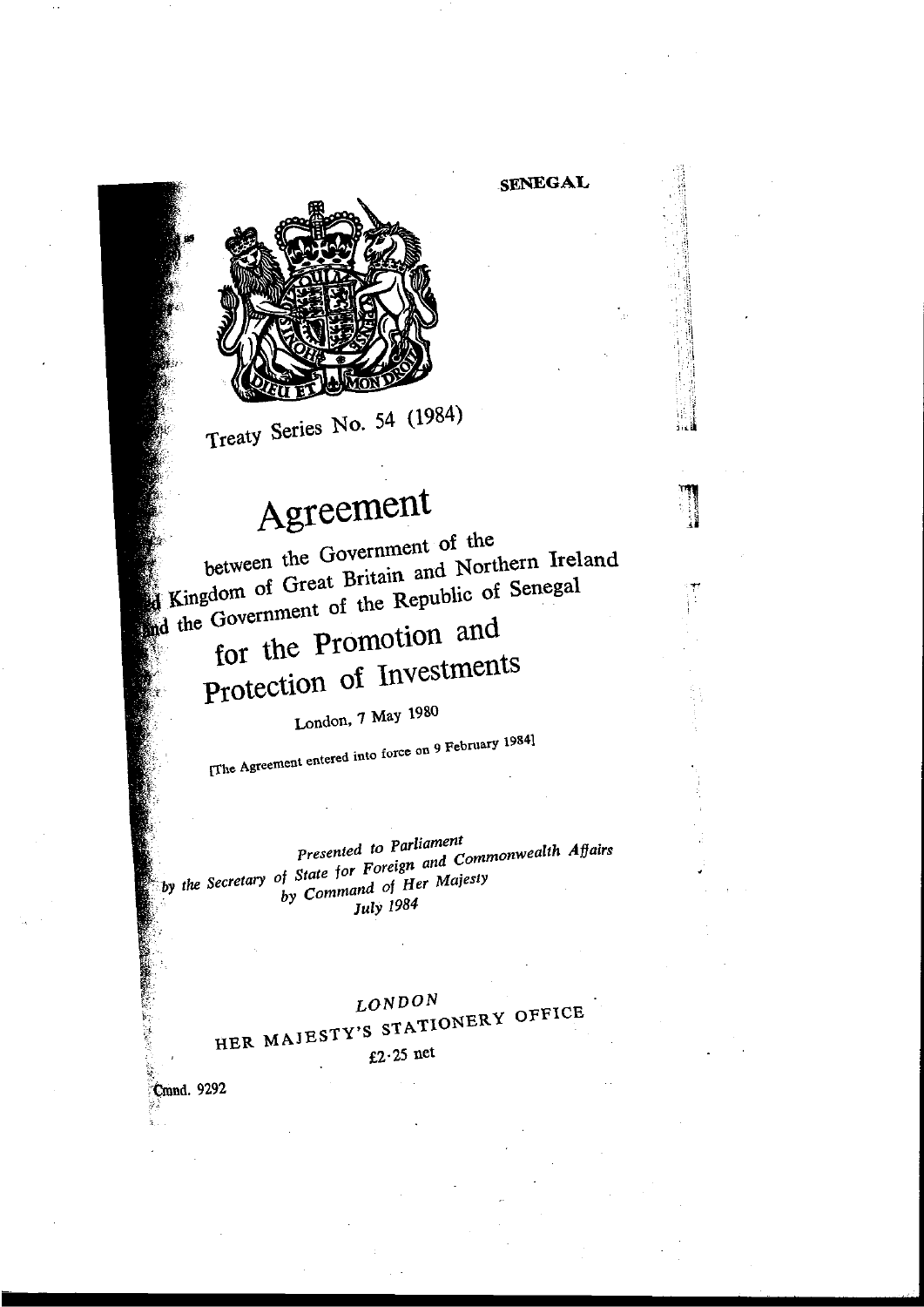#### **AGREEMENT**

## . 'THE **GOVERNMENT OF THE UNITED KINGDOM TREAT BRITAIN AND NORTHERN IRELAND AND KOVERNMENT OF THE REPUBLIC OF SENEGAL PROMOTION AND PROTECTION OF INVESTMENTS**

Overnment of the United Kingdom of Great Britain and Northern Government of the Republic of Senegal;

create favourable conditions for greater investment by nationals of one State in the territory of the other State;

that the encouragement and reciprocal protection under agreement of such investments will be conducive to the ation of individual business initiative and will increase prosperity in istates;

Have agreed as follows:

#### ARTICLB I

#### **Definilions**

the purposes of this Agreement:

'" investment" means every kind of asset and in particular, though not exclusively, includes:

- (i) movable and immovable property and any other property rights such as mortgages, liens or pledges;
- **A**  $\mathbf{r}$ (ii) shares, stock and debentures of companies or interests in the property of such companies; **脚筋** 
	- (iii) claims having a financial value;
	- (iv) intellectual property rights and goodwill;
	- (v) business concessions conferred by law or under contract, including concessions to search for, cultivate, extract or exploit natural resources.

 $\mathcal{H}(b)$  " returns" means the amounts yielded by an investment and in . particular, though not exclusively, includes profit, interest, capital gains, dividends, royalties or fees.

(c) " nationals " means, in respect of either of the Contracting Parties, pbysical persons having the nationality of that Party according to its legislation.

- **"companies" means:**  ¥.
- $\mathbb{R}$ : (i) in respect of the United Kingdom: profit-seeking corporations, firms or associations incorporated or constituted under the law

 $\lambda$ 2

3

3153531

ı, k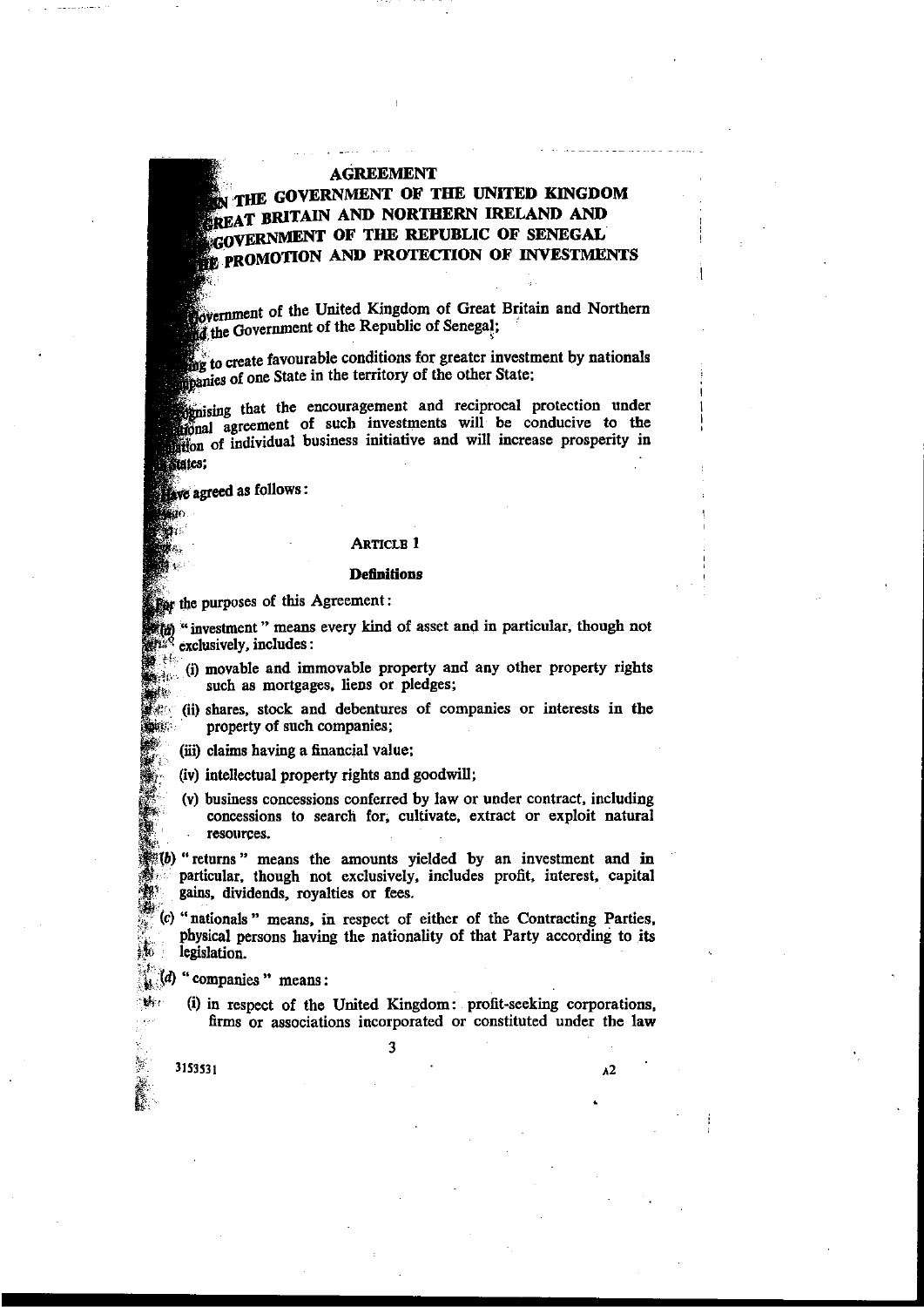in force in any part of the United Kingdom or in any to which this Agreement is extended in accordances provisions of Article 11;

(ii) in respect of Senegal: any private profit-seeking and any public corporation concerned with industrial mercial business, constituted under the law in force in Se

**(e) "territory" means:** 

(i) in respect of the United Kingdom: Great Britain and  $\hat{N}$ Ireland and any territory to which this Agreement is in accordance with the provisions of Article 11;

(ii) in respect of Senegal: Senegal.

#### ARTICLE 2

## **Promotion and Protection of Investment**

(1) Each Contracting Party shall encourage and create favour conditions for nationals or companies of the other Contracting Parts invest capital in its territory, and, subject to its right to exercise po conferred by its laws existing when this Agreement enters into force. admit sucb capital.

(2) Investments of nationals or companies of either Contracting shall at all times be accorded fair and equitable treatment and shall  $\frac{1}{6}$ full protection and security in the territory of the other Contracting Patt Neither Contracting Party shall in any way impair by unreasonable Netther Contracting Party shall in any way in any discriminatory measures the management, maintenance, use, enjoyment disposal of investments in its territory of nationals or companies of the of Contracting Party. Each Contracting Party shall observe any obligation may have entered into with regard to investments of nationals or company of the other Contracting Party.

#### ARTICLE 3

**Most-favoured-nation Provisions**<br>(1) Neither Contracting Party shall in its territory subject investment or returns of nationals or companies of the other Contracting Party to treatment less favourable than that which it accords to investments or returns of its own nationals or companies or to investments or returns of or companies of any third State.

(2) Neither Contracting Party shall in its territory subject nationals or companies of the other Contracting Party, as regards their management, use, enjoyment or disposal of their investments, to treatment less favourable than that which it accords to its own nationals or companies or to nationals or companies of any third State.

4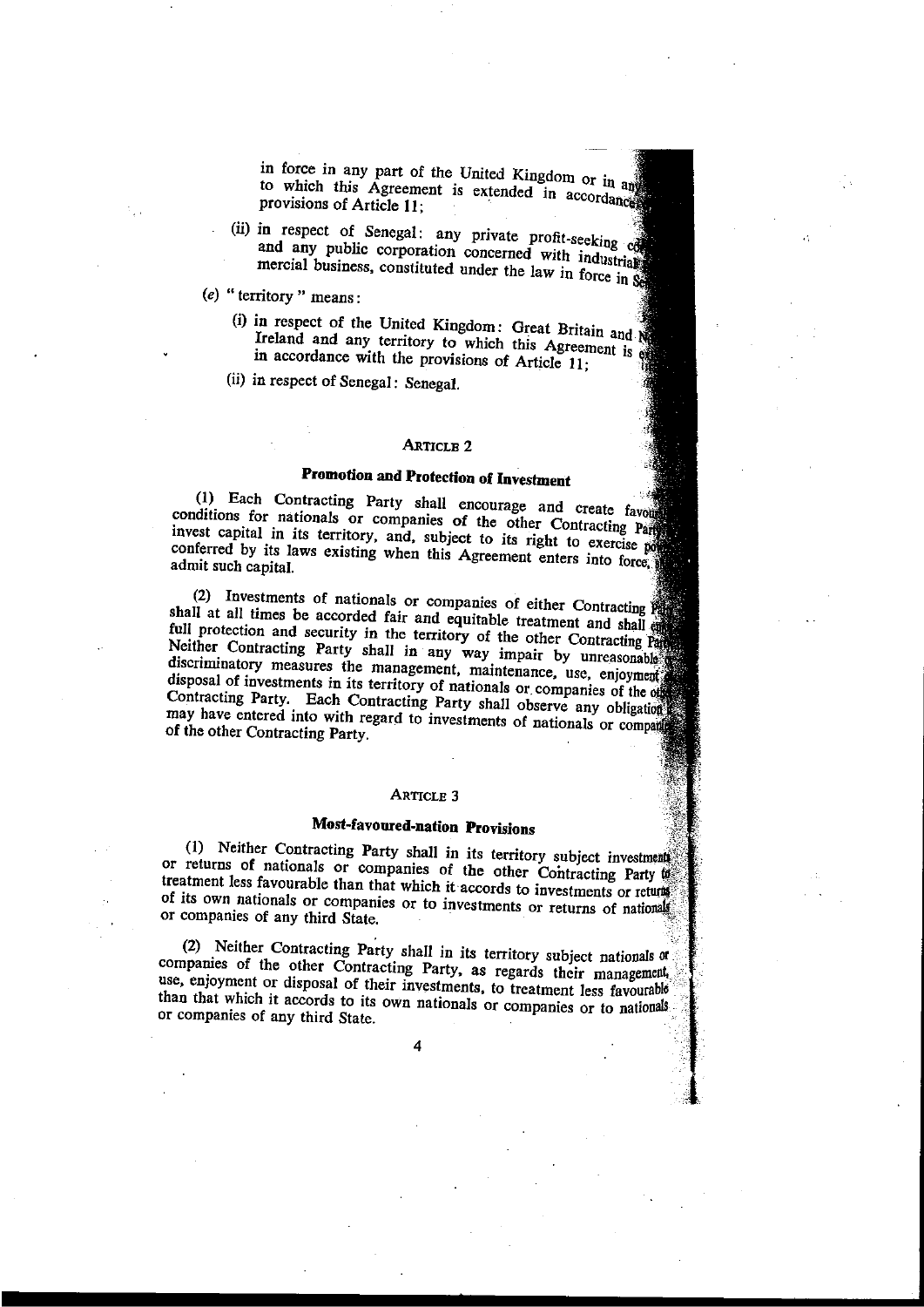## ARTICLE 4

## **Compensation for Losses**

 $\frac{1}{2}$  companies of one Contracting Party whose investments war or ship with the other contracting Party suffer losses owing to war or<br>lighty of the other Contracting Party suffer losses owing to war or<br>fighty of the other contracting Party shall be<br>the or riot in the territory of the lat of the quick com-<br>a state of national emergency shall be d conflict, level and the latter Contracting  $\frac{1}{2}$  restitution, It flot in the contracting Party treatment, as regards restinguished than latter computer  $\epsilon$  other settlement, no less favour nationals or the latter Contracting Party accords to its own nationals or the latter Contracting Party accords to its own nationals or to nationals or companies of any third State. the latter Contracting Party accords to its own nationals or

 $\frac{p}{p}$  i.e. to paragraph (1) of this Article, national referred to thout prejudice to  $\frac{1}{2}$  referred to  $\frac{1}{2}$  of the situations referred to  $\frac{1}{2}$  referred to  $\frac{1}{2}$  referred to  $\frac{1}{2}$  referred to  $\frac{1}{2}$  referred to  $\frac{1}{2}$  referred to  $\frac{1}{2}$  referred to  $\frac{1}{2}$ ies  $\int$  one Contracting  $\frac{1}{2}$  in the territory of the other Contracting Party of the other Contracting Party

l

requisitioning of their property by its forces or authorities, or (a) requisitioning of their property by its forces or authorities which was (b) destruction of their property by its forces or authorities which was (b) des  $\frac{d}{dx}$  is a of their property by its forces or authorities when necessity  $\frac{1}{\sqrt{1-\frac{1}{\sqrt{1-\frac{1}{\sqrt{1-\frac{1}{\sqrt{1-\frac{1}{\sqrt{1-\frac{1}{\sqrt{1-\frac{1}{\sqrt{1-\frac{1}{\sqrt{1-\frac{1}{\sqrt{1-\frac{1}{\sqrt{1-\frac{1}{\sqrt{1-\frac{1}{\sqrt{1-\frac{1}{\sqrt{1-\frac{1}{\sqrt{1-\frac{1}{\sqrt{1-\frac{1}{\sqrt{1-\frac{1}{\sqrt{1-\frac{1}{\sqrt{1-\frac{1}{\sqrt{1-\frac{1}{\sqrt{1-\frac{1}{\sqrt{1-\frac{1}{\sqrt{1-\frac{1}{\sqrt{1-\frac{1}{\sqrt{1-\frac{1$ 

of the situation.  $\sum_{i=1}^{n}$  restitution or adequate compensation. Research  $\epsilon$ 

transferable.

### ARTICLE 5

#### **Dispossession**

 $\epsilon$  is the integral of nationals or companies of  $\epsilon$  contracting effect here investments or similar subjected to measure and to as to the nationalised, expropriated or subjected to measures having effect<br>invalent to nationalisation or expropriation (hereinafter referred to as dispossession ") in the territory of the other Contracting Party, the Party<br>dispossession ") in the territory of the other Contracting Party, adequate and<br>dispossession. Such compensation shall amount to the market value  $\frac{\text{d}}{\text{d}}$  and the disposition shall make payment of prompt, and the market value the dispossession shall amount to the market value of impending e compensation. Such  $\frac{1}{2}$  immediately before the dispossession of  $\frac{1}{2}$  edge, be  $\epsilon$ <sub>m</sub> allected indicates and be made without  $\epsilon$  mationaldispossession became public knowledge, shall be made without delay, be dispossession became public knowledge, shall be made without delay, be dispossession realisable and be freely transferable. Any measure of nationalmattery realisable and be the sy transic and the carried out **Theorie of the international law.** Any measure of experience of a public effect with increasing would be carried  $\frac{1}{2}$  making the white with the internal needs of the Contracting Party making the internal needs of the Contracting Party making the internal or company affected shall have a right, under the law of the Contracting Party making the dispos the law of the Contracting Party making the dispossession, to prompt review, the law of the Contracting Party making the dispossession, to prompt review; by a judicial or other independent authority of that Party, of his o law of the Contracting  $2\pi$  independent authority of that  $P_{\text{at}}, \frac{1}{2}$  integration independent authority of that  $P_{\text{at}}, \frac{1}{2}$  integration is also in the principles  $\frac{dy}{dx}$  a judicial or other investment in accordance with the principles of his or its investment in accordance with the principles

set out in this paragraph.<br> $\frac{1}{2}$  (2) Where a Contracting Party dispossesses of its assets a company which  $\sum_{n=1}^{\infty}$  Contracting Party dispossesses of its assets a compart of its own where a constituted under the law in force in any particular party fficorporated or constitutionals or companies of the other Contractionals Particle terfitory, and in which ideas.  $\frac{1}{2}$  is shares. If  $\frac{1}{2}$  consumer that the provisions of paragraph (2)

5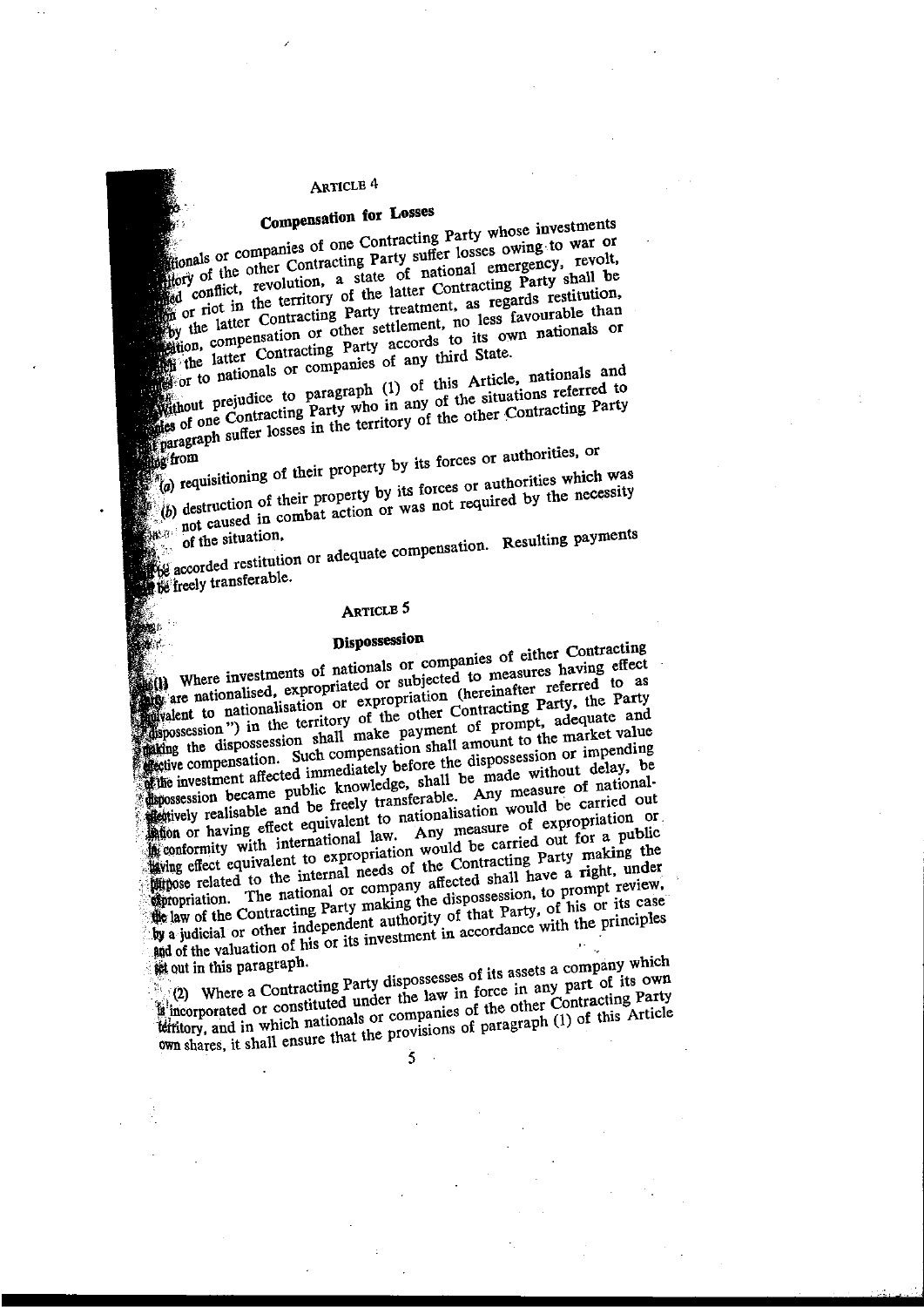are applied in order to guarantee prompt, adequate and effective compens in respect of their investment to such nationals or companies of the Contracting Party who are owners of those shares.

#### ARTICLE 6

#### Repatriation of Investment

Each Contracting Party shall in respect of investments guaranteen pationals or companies of the other Contracting Party the unrestricted trans of their capital and of returns resulting from it, subject to the right of Contracting Party in exceptional financial or economic circumstances exercise equitably and in good faith powers conferred by its laws exists when this Agreement enters into force.

#### ARTICLE 7

#### Exceptions

The provisions in this Agreement relative to the grant of treatment has less favourable than that accorded to the nationals or companies of either Contracting Party or of any third State shall not be construed so as to one Contracting Party to extend to the nationals or companies of the benefit of any treatment, preference or privilege resulting from

- (a) any existing or future customs union or similar international ment to which either of the Contracting Parties is or may become party, or
- (b) any international agreement or arrangement relating wholly or main to taxation or any domestic legislation relating wholly or mainly  $\blacksquare$ taxation. .

#### ARTICLE 8

#### Reference to International Centre for Settlement of Investment Disputes

(1) Each Contracting Party hereby consents to submit to the Internations Centre for the Settlement of Investment Disputes (hereinafter referred to as "the Centre") for settlement by conciliation or arbitration under the Convention on the Settlement of Investment Disputes between States and Nationals of Other States opened for signature at Washington on 18 Mart 1965(<sup>1</sup>) any legal dispute arising between that Contracting Party and a national or company of the other Contracting Party concerning an investment the latter in the territory of the former. A company which is incorporated or constituted under the law in force in the territory of one Contractiff Party and in which before such a dispute arises the majority of shares are owned by nationals or companies of the other Contracting Party shall in accordance with Article 25 (2) (b) of the Convention be treated for  $\frac{dx}{dx}$ purposes of the Convention as a company of the other Contracting Pany

#### (1) Treaty Series No. 25 (1967), Cmnd. 3255.

6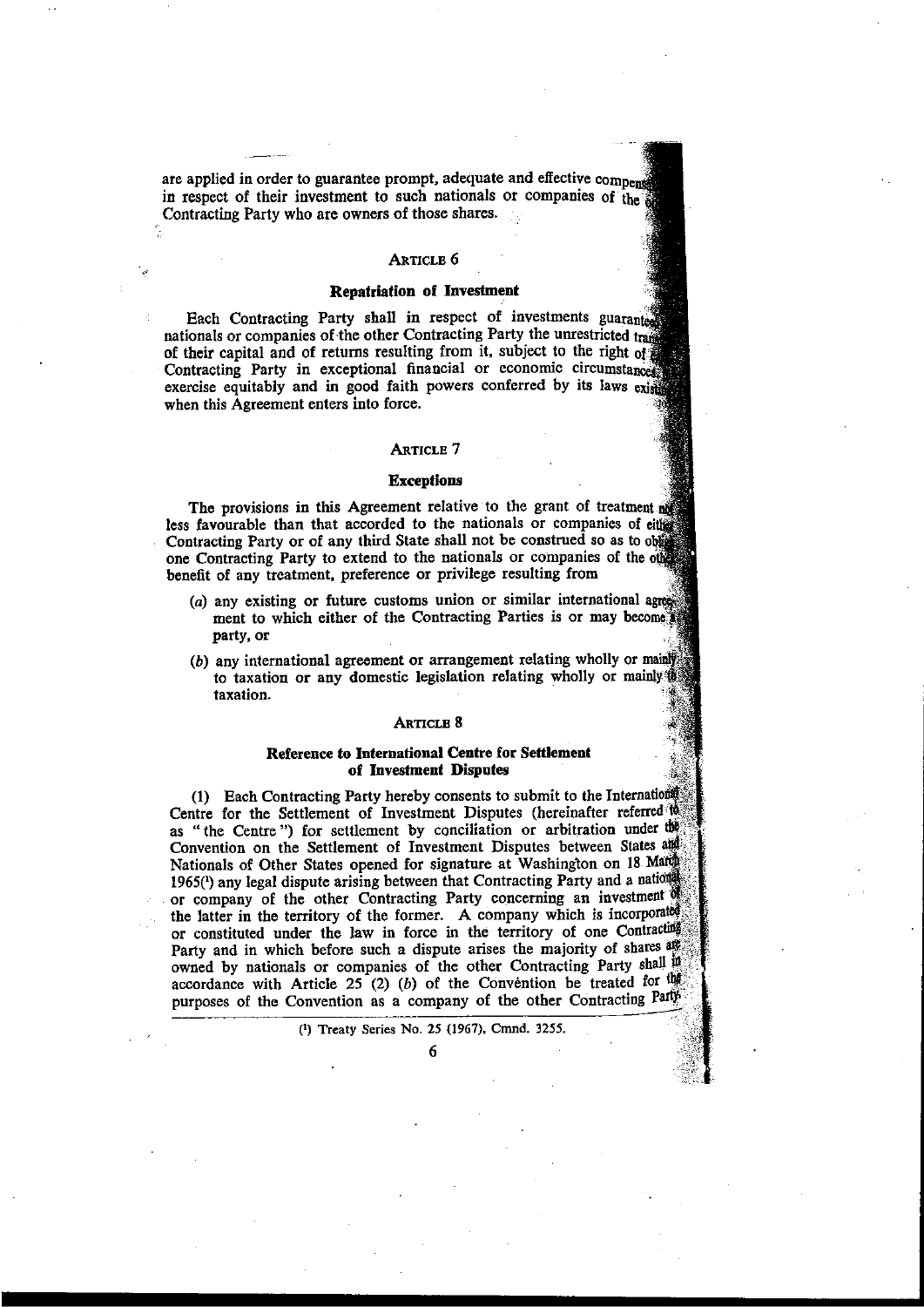such dispute should arise and agreement cannot be reached within months between the parties to this dispute through pursuit of local states or otherwise, then, if the national or company affected also consents the submit the dispute to the Centre for settlement by conciliation or under the Convention, either party may institute proceedings by a request to that effect to the Secretary-General of the Centre in Articles 28 and 36 of the Convention. In the event of as to whether conciliation or arbitration is the more appropriate the national or company affected shall have the right to choose. Contracting Party which is a party to the dispute shall not raise as an at any stage of the proceedings or enforcement of an award the the national or company which is the other party to the dispute has **in the set of an insurance contract an indemnity in respect of** one or all of his or its losses.

 $\mathbb{R}^2$  Neither Contracting Party shall pursue through diplomatic channels iny dispute referred to the Centre unless

(a) the Secretary·General of the Centre, or a conciliation commission or an arbitral tribunal constituted by it, decides that the dispute is not within the jurisdiction of the Centre, or within the jurisdiction of the Centre, or

(b) the other Contracting Party should fail to abide by or to comply with any award rendered by an arbitral tribunal.

#### ARTICLE 9

#### **Disputes between the Contracting Parties**

**(1)** Disputes between the Contracting Parties concerning the interpretation at application of this Agreement should, if possible, be settled through diplomatic channels.

(2) If a dispute between the Contracting Parties cannot thus be settled, it: shall upon the request of either Contracting Party be submitted to an \_~bilral tribunal.

in the following way. Within two months of the receipt of the request for an individual case in the following way. Within two months of the receipt of the request for applituation, each Contracting Party shall appoint one (3) Such an arbitral tribunal shall be constituted for each individual case "bitration, each Contracting Party shall appoint one member of the tribunal. the two members shall then select a national of a third State who on approval by the two Contracting Parties shall be appointed Chairman of the tribunal. The Chairman shall be appointed within two months from the date of appointment of the other two members.

, (4) If within the periods specified in paragraph (3) of this Article the necessary appointments have not been made, either Contracting Party may, in the absence of any other agreement, invite the President of the International Court of Justice to make any necessary appointments. If the President is <sup>a</sup> national of either Contracting Party or if he is otherwise prevented from discharging the said function, the Vice-President shall be invited to make the necessary appointments. If the Vice-President is a national of either

.7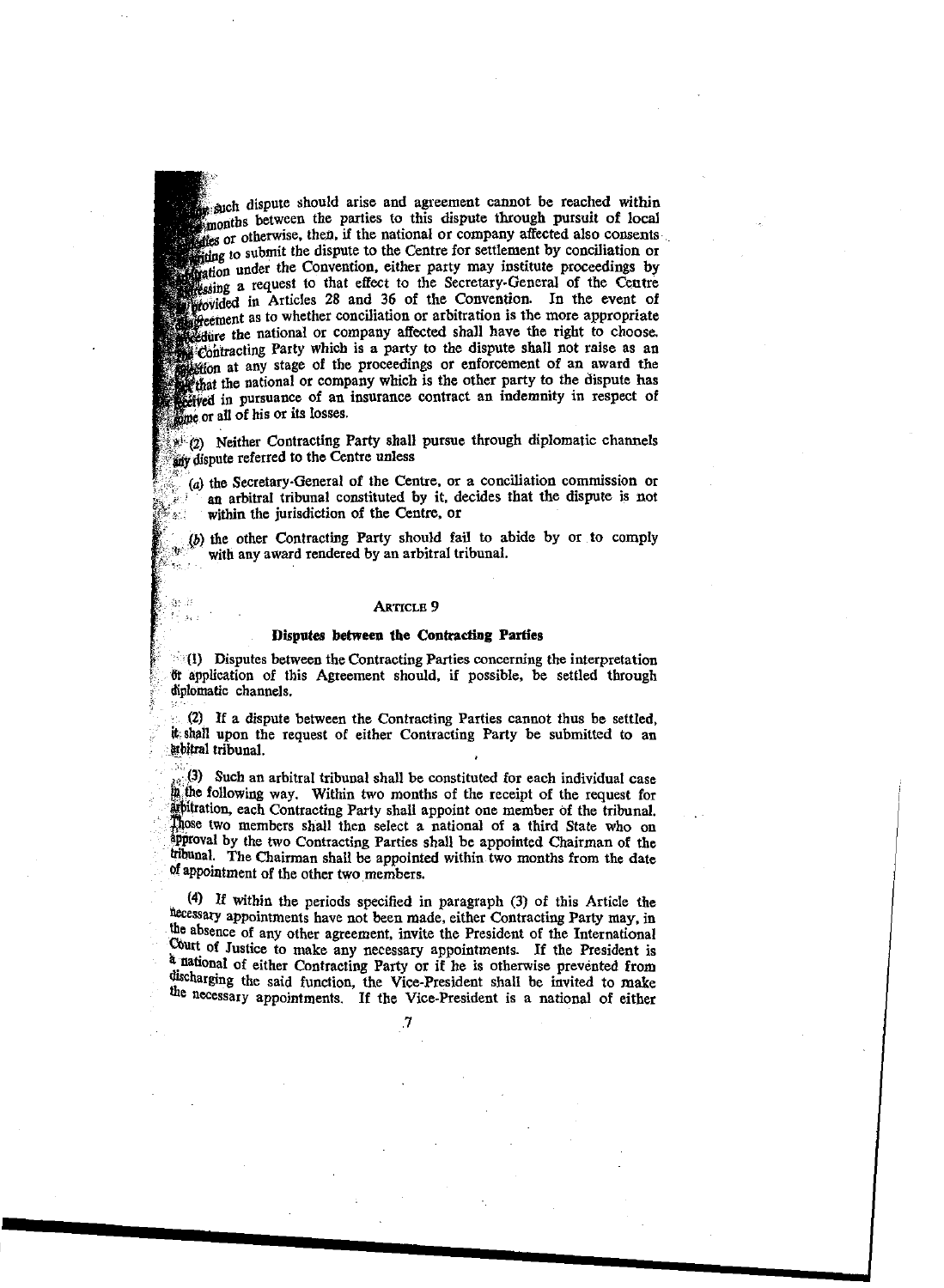$C_{\text{C}}$  Party or if he too is prevented from discarging the seniority Contracting Party of  $f_{\text{the}}$  International Court of Justice next invited to make not a national of either Contracting Party shall be invited to make not a national of either Contracting Party shall be invited to make necessary appointments.

(5) The arbitral tribunal shall reach its decision by a majority of  $\frac{1}{100}$  $\sum_{i=1}^{n}$  in a buttle binding on both Contracting  $P$  the tribunal Such decision shall be cost of its own member of the Chairman and Fearty shall bear the cost of its own member of the tribunal and of representation in the arbitral proceedings; the cost of the Chairman and The tribunal may, however, in its decision direct that a higher proportion of costs shall be borne by one of the two Contracting Parties, and this are shall be borne by one of the two Contracting Parties, and this shall be The tribunal may, however, in its decision direct that a higher proposition of costs shall be borne by one of the two Contracting Parties, and this as own procedure.

## ARTICLE **10**

### **subrogatiou**

 $\epsilon$  Contracting Party makes payment under an indemnity If either Contracting  $\frac{1}{2}$  investment or any part there  $\frac{1}{2}$  recognise given in respect of  $\frac{m}{2}$  the latter Contracting Party shall traction a legal traction other Contracting Party the latter Contracting Party shall recognise<br>(a) the assignment, whether under law or pursuant to a legal transact<br>of any right or claim from the party indemnified to the form

Contracting Party (or its designated Agency), and<br>that the former Contracting Party (or its designated Agency) is ent<br>by virtue of subrogation to exercise the rights and enforce the claim **CONTROLLET CONTRACTING PARTY (OF ITS GESTERNATE AGENCY)** that the jointed  $\epsilon$  subrogation to exercise the rights and enforce the rights and engagement

such a party.<br>Contracting Party (or its designated Agency) shall The former Contracting to assert any such right or critician in if it so desires be entitled to assert any such right or claim to the same as its predecessor in title either before a Court or tribunal in the the of the latter Contracting Party or in any other circumstances. If the la Contracting Party acquires amounts in the lawful currency of the Contracting Party or credits thereof by assignment under the terms indemnity, the former Contracting Party shall be accorded in respect treatment not less favourable than that accorded to the funds of comor nationals of the latter Contracting Party or of any third State de from investment activities similar to those in which the party independence in which the party available was engaged. Such amounts and credits shall be from investment activities similar to those in which the party, conwas engaged. Such amounts and credits shall be freely available in the territory of the other Contracting Party.

## ARTICLE 11

## **Territorial Extension**

After the entry into force of this Agreement for whose  $\mu$ After the  $\frac{1}{2}$  be extended to such terms are formulated for  $\frac{1}{2}$  terms are formulated for  $\frac{1}{2}$  terms are formulated for  $\frac{1}{2}$  terms are formulated for  $\frac{1}{2}$  terms are formulated for  $\frac{1}{2}$  terms Agreement may be given of the United Kingdom are of notes. relations the Government of the United Kingdom are responsible as agreed between the Contracting Parties in an exchange of notes.